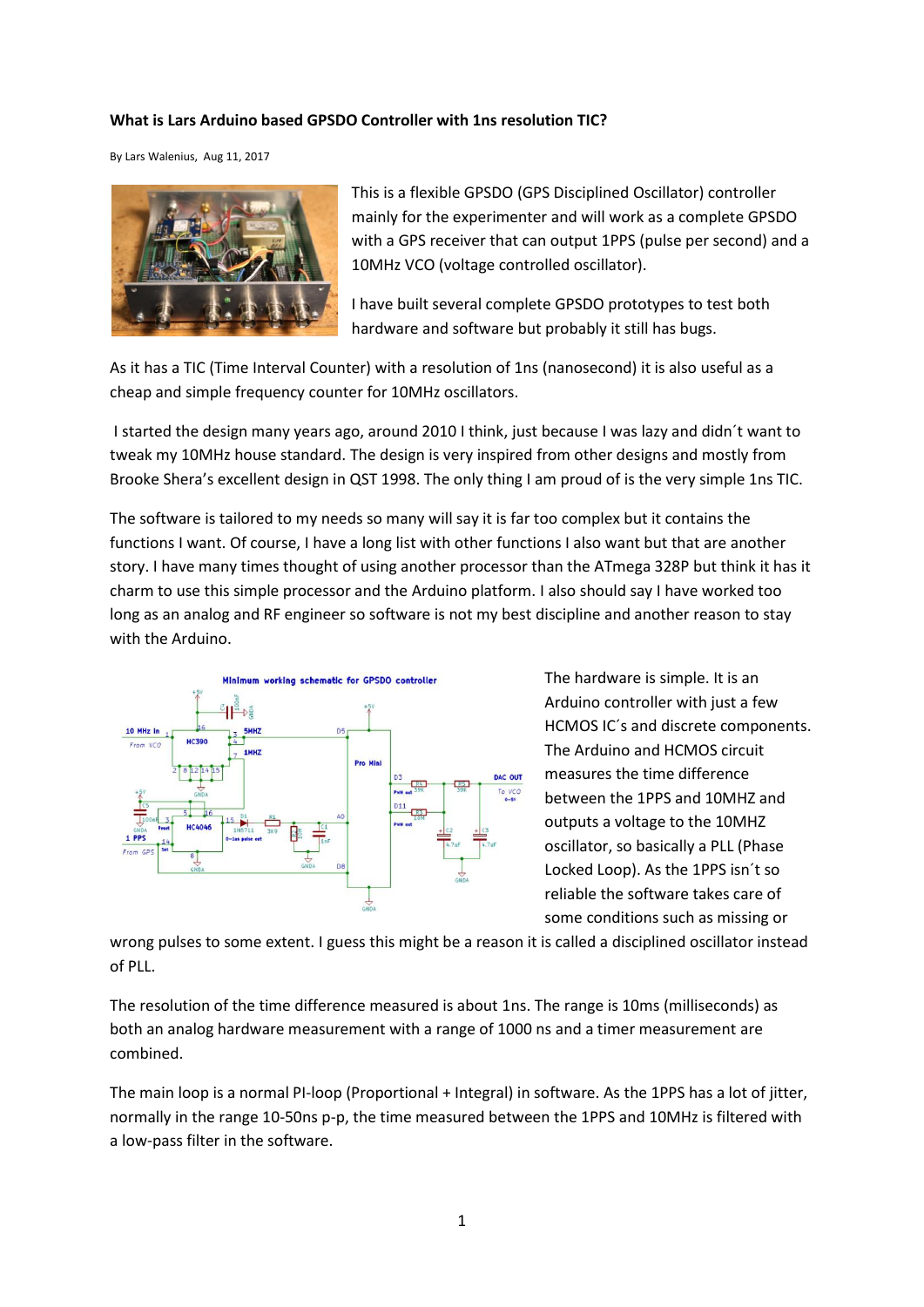The hardware may seem simple but the performance is still mostly dependent of the GPS receiver and 10MHZ oscillator. So, first I recommend selecting a GPS receiver and oscillator depending on your requirement on stability.

## **GPS receiver**

Almost all receivers with 1PPS out will work. The PPS pulse shall be positive and enough to drive the inputs. So far 3.3-5V pulses from the receivers have worked for me. I have tested both normal position only receivers and timing receivers. Timing receivers gives the chance to have better performance but if you have no receiver I would recommend to start with a uBlox NEO-6M or 7M that can be had, mounted on a board, for less than 10USD at eBay.



I recommend the blue boards that I have tested several without problems. With the red boards, I have just had problems. On the blue boards the 1PPS is taken from the resistor before the flashing LED on the uBlox pin side.

My recommendation before you build the controller is to test a GPS receiver.

Modern GPS receivers like the uBlox often work inside a building but having an antenna outside is better even if just near the window. I have used both cheap patch antennas (around 3-5USD on eBay) to more expensive antennas with good results.

Using a program like the manufacturers own (eg uBlox) or other programs like Lady Heather that can show you how many satellites you have and the signal strength is very useful. Seeing at least 4 satellites is preferred even if timing receivers might work down to one satellite. With outdoor antennas, I often see 50dB Signal to Noise Ratio but in-house on the upper floor I have only 30dB but the signal is still ok to lock the GPSDO. With S/N ratios of 20dB it is a large risk that the signal is too bad. I also have a lock on the Altitude charts available in the u-center, if you have deviations above 50 meters you may have problems with the timing also. With a poor in-door antenna position I loosed lock of the GPSDO even with seven satellites used but the S/N ratio averaged only 20db and with an altitude peak of about 80 meters wrong the GPSDO loosed lock as the time deviation was more than 100ns for more than 16 seconds (PPS lock filter in software is 16 seconds).

The GPSDO controller works best if the PPS signal only is available when it is valid. Check if the PPS stops if you have a really bad signal or the antenna is disconnected. Some modules have settings to disable the PPS output. Check for your particular receiver.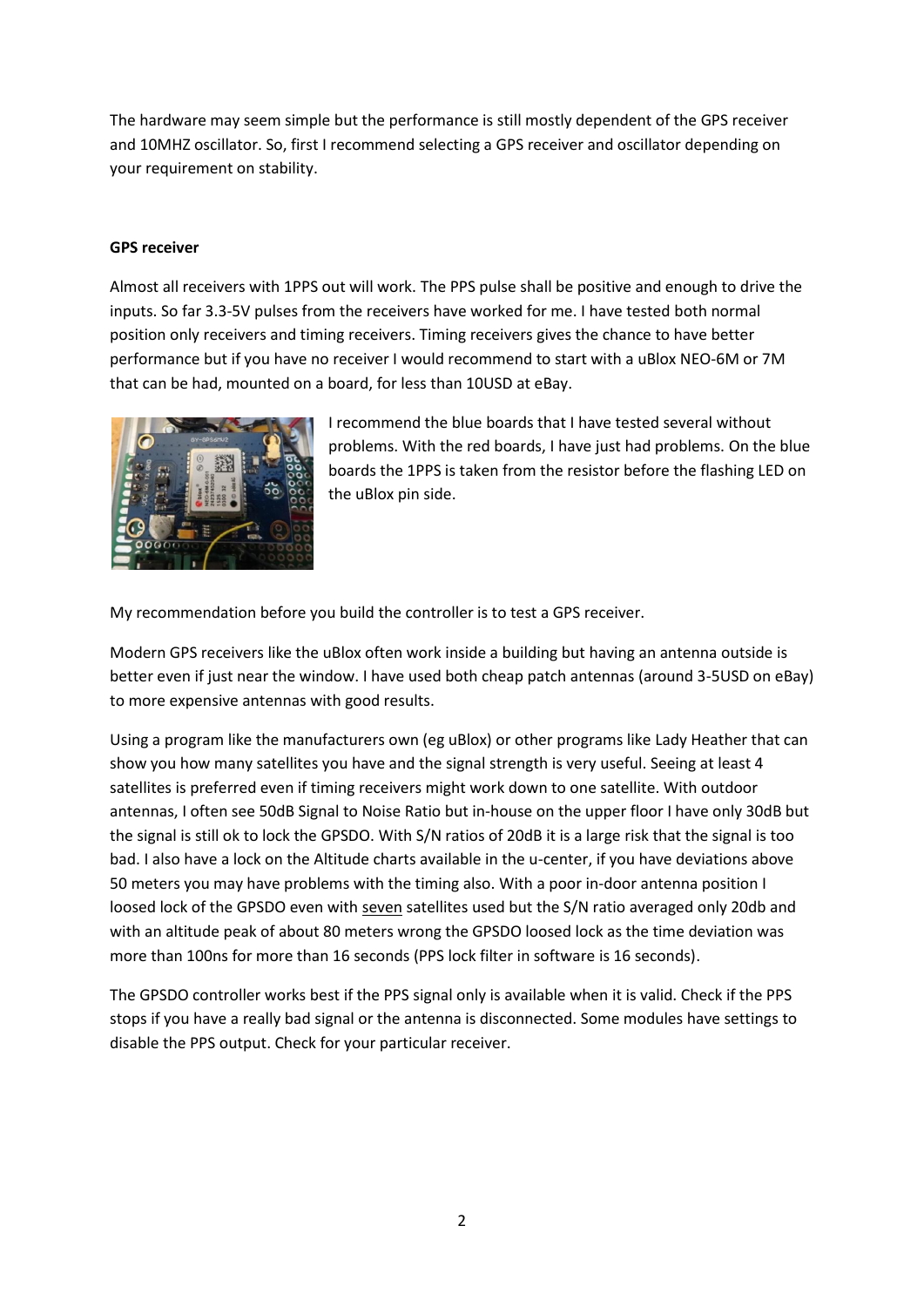

# Some examples of what you can get with NEO6M and LEA6T GPS modules:

In this EEVblog thread you can see some more of my results with different receivers and internal or external antennas: [https://www.eevblog.com/forum/projects/ocxo-stable-reference-and-control](https://www.eevblog.com/forum/projects/ocxo-stable-reference-and-control-voltages/50/)[voltages/50/](https://www.eevblog.com/forum/projects/ocxo-stable-reference-and-control-voltages/50/)

# **10MHz oscillator**

The Arduino GPSDO controller described can handle voltage controlled 10MHz oscillators with a range of 1ppb (part per billion or 1E-9)) to 6.5ppm (part per million or 1E-6) with a DAC output voltage of 0-5 Volt and DAC output impedance of 78kohm.

If your oscillator doesn't have a range of 0-5V it should be quite simple to add a resistor network and/or an op-amp to change the range. If your VCXO (voltage controlled crystal oscillator) for example have a range of 30ppm for 0-3.3V a simple resistive divider with a couple of resistors or a trim pot will be useful to restrict the range to 6ppm.

Note: Oscillators with inverse control characteristics, that is: lower frequency with higher control voltage, needs hardware inverting op-amp or similar or changed software.

I have tested the controller with both VCXO, VCTCXO (voltage controlled temperature compensated XO), OCXO (Oven Controlled XO) and rubidium oscillators. Some of my experiences: The cheap VCXO for a few USD from e.g. Digikey and Mouser works but has just slightly better performance than the 10MHz you can have from the NEO-7M, that is about 7-8 digits for short times (seconds). The cheap VCTCXO I bought from Digikey are not better as they sometimes make jumps in the region of 50ppb (5E-8). For experiments, they work. The better VCTCXO´s as DOT050V from Digikey works well and I have got ADEV's below 1E-10 all the way from 1s. See figure 8 in appendix. Most of my prototypes have had OCXO´s from eBay. As they can be had for about 10-50USD they are a bargain if they work. Some have reported just problems but that is not my experience. I have had one that just works a couple of minutes. Some have had quite frequent small jumps in the 1E-10 range but not really a problem. Some are excellent with ADEVs in the low E-12 or even high E-13 for some Tau´s (time scale for ADEV´s).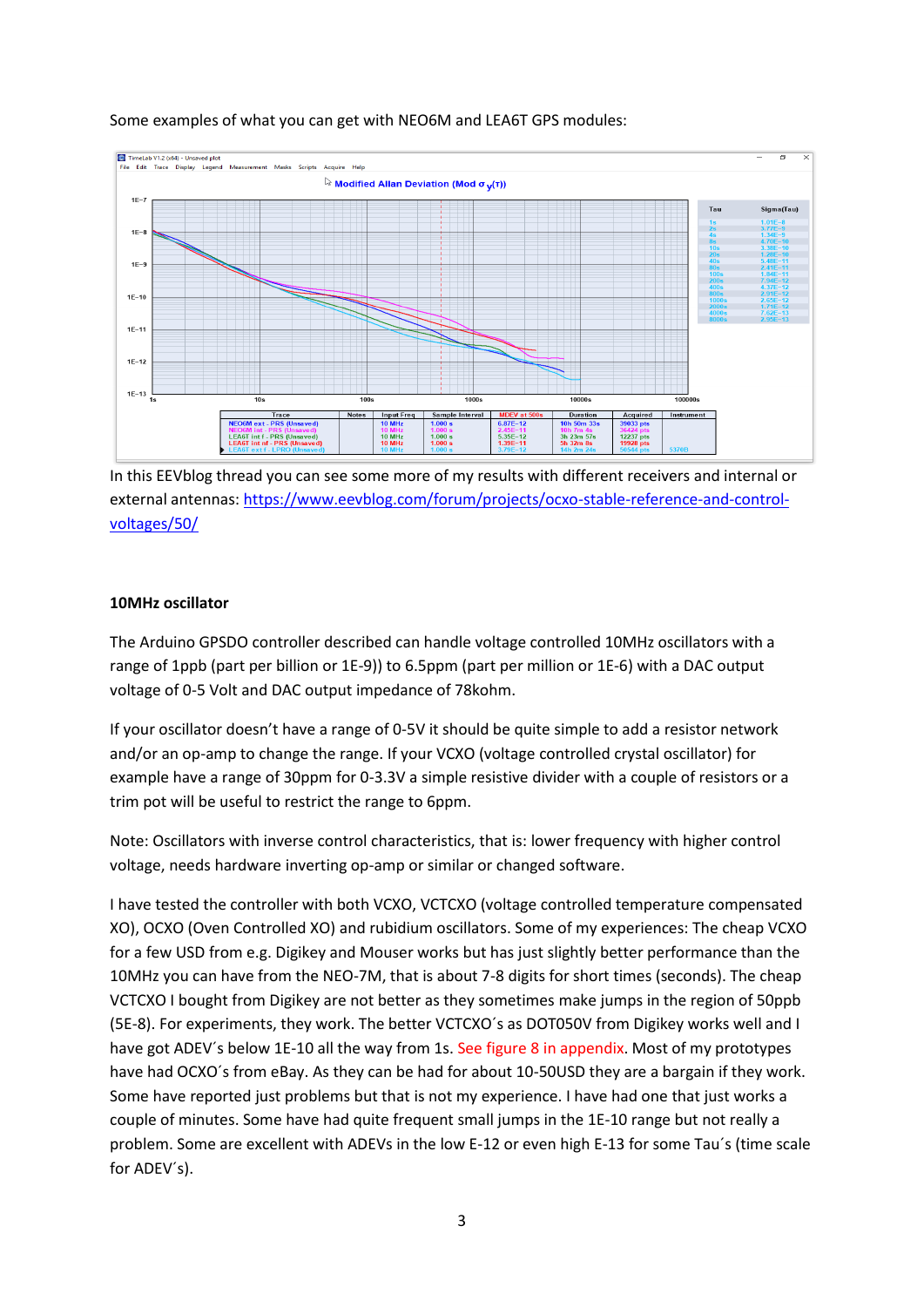I recommend buffering the 10MHz oscillator. Not so much for the Arduino controller but for your outputs that you will use with different loads. Otherwise you will have jumps every time you connect or disconnect a load. I have used 74AC04 and often even 74HC04 even if they are slightly worse but if you just need ADEV's (see description below) in the upper E-12 range the HC is ok. If you want 50ohm outputs, I have paralleled three inverters each with 120 or 150ohm series resistors. I have also added an external LCL tee-filter to get a sine output if needed. I have got about 11-13dBm sine output with an L of 10uH and C about 50pF (trimmed for maximum output).

Remember that the loop that controls the oscillator mainly changes with very low frequency so the noise above 1Hz is mainly due to the oscillator (and 1Hz from the PPS with overtones if bad grounding). If you have requirements on the noise for example for instruments or RF work the oscillator is most important.

## **What is ADEV?**

One way to learn more is to check Wikipedia for Allan Variance [https://en.wikipedia.org/wiki/Allan\\_variance](https://en.wikipedia.org/wiki/Allan_variance) . This gives a very good description.

Otherwise a very simplified way of describing ADEV (Allan Deviation) is to say it is the frequency stability (not absolute accuracy) described as the standard deviation of difference of two nearby frequency measurements with a gate time of Tau in seconds. So, if you have an ADEV of 1E-10 at Tau 10 seconds and you have a perfect frequency counter, the readings will fluctuate several parts in E-10 (as the ADEV is just standard deviation not peak to peak) that is in the  $10^{th}$  digit but this is not the accuracy.

For a GPSDO that is locked to a "perfect" reference the absolute accuracy may be as good if the loop is tight so the oscillator doesn´t deviate for longer times (that is for larger Taus). A free running oscillator drifts away with time and so will have worse ADEV at larger Taus.

The nice thing is that the ADEV for a GPS is only bad at low Taus but gets better and better for longer Taus so by combining these two in the PI-loop gives the best of two worlds. At some Tau, the ADEV for the GPS and oscillator are about the same (line crosses). At this point the loop should change from the oscillator to the GPS, of course it isn´t a switch-over but a gradual change between the GPS and oscillator. This is selected by setting the time constant for the PI-loop. As the error signal is filtered it is sometimes better to use the cross over point of MDEV.

In the appendix you can see some examples of ADEV etc.

The software can be set through the serial port for time constants from 4 to 32000 seconds with command "t"

Typical values for an XO might be 5-30 seconds, for a good TCXO 30-100s, OCXO 100-1000s and a rubidium 2000-10000s.

With the XO you can get ADEVs in the E-8 -9 range, for a good TCXO E-10 to -11 and an OCXO E-11 to -12 and a rubidium oscillator (at Taus greater than 1000secs) in the E-13 range. At Taus of a day all GPSDO's correctly built have ADEVs in the E-13 and some even high E-14 ranges.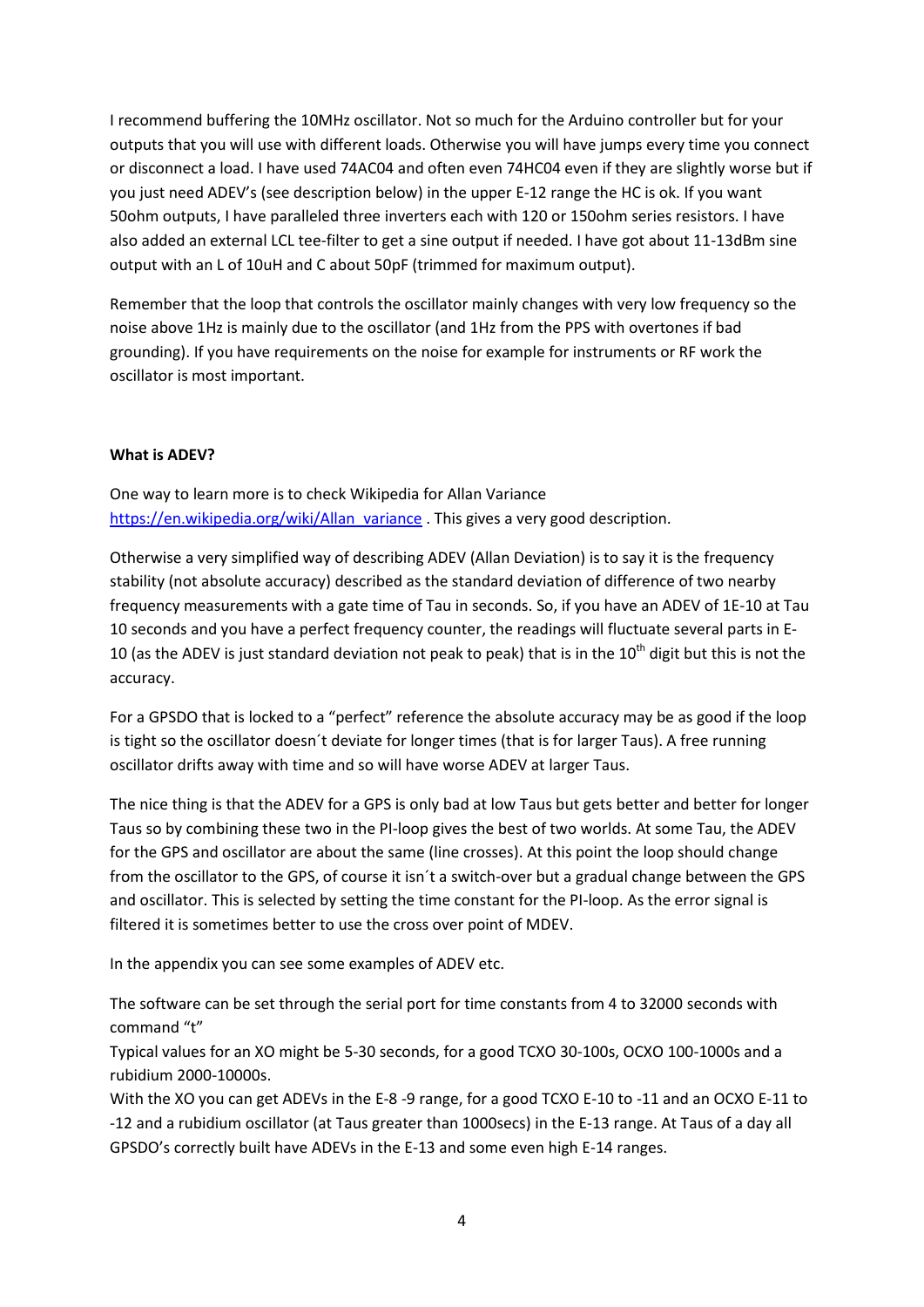#### **Hardware description**



Minimum working schematic for GPSDO controller

The "fine" TIC with a range of 1us consists of the 10MHz divided down to 1MHz fed into an HC4046 reset pin and the 1PPS fed into the HC4046 set pin. The 1PPS sets the HC4046 output high and starts to charge the 1nF capacitor through the diode and 3.9kohm resistor. Within 1 us the stop pulse from the 10MHz divided down to 1 MHz set the HC4046 output low and charging stops. As the diode is in series the low level on the HC4046 will not discharge the capacitor. The leakage current on the ATmega 328P is quite low so the main discharge will be through the 10Mohm. As the 1PPS gives an interrupt to the processor the ADC will measure the voltage almost immediately after the charge is ended. The ADC start time is not synchronous with the 1PPS but the internal 16MHz so a timing error of several us gives a ripple on the reading if the discharge is too fast. I used 1Mohm before and that gave a ripple of several ns. The stability of the TIC at around the midpoint of 500ns is good. I have measured around 0.3ns/°C. Most of it comes from the about 2mV/°C change on the diode I guess. The linearity of the TIC is of course not perfect as it is more or less an RC circuit so it is exponential. The good thing with the ATmega328p is that is has a selectable ADC range so I have chosen the 1.1V range. That makes the nonlinearity quite small. Some other DIY GPSDO that has adapted my TIC like Nick Sayers and the Elector GPSDO has tried with a FET as current source as they have the full ADC range. So far I have seen no evidence that this is better, it also adds a component with much more variation than a simple resistor. Screenshots from the Elektor GPSDO ramp still has much worse linearity than using the 1.1v range of the 328P. My software also has the possibility to linearize the slope. I have got the INL down to around 1ns by using that. If you use the controller only as a TIC I have managed to get ADEVs below 1E-9 at 1s with the serial line directly feeding the excellent Timelab software. See examples in appendix.

10MHz divided by 2 is fed to timer1 that make the TIC range much wider in the software. The timer1 need to be fed with less than half of the processor clock frequency so that is the reason for the division. The resolution of 200ns still is enough to "overlap" the 1000ns resolution of the fine TIC so the software can combine them.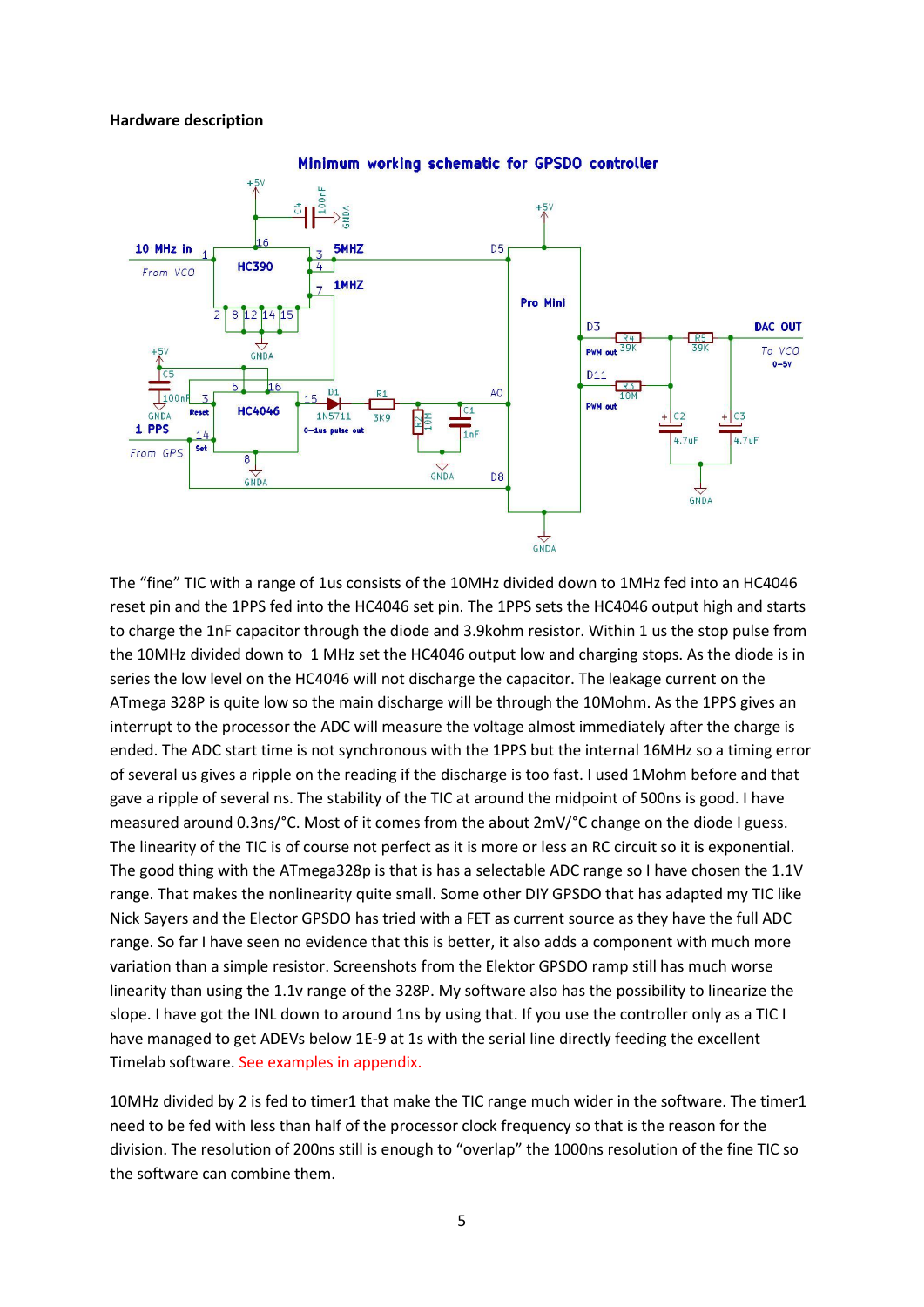The 16 bit DAC is implemented as a PWM-DAC. The ATmega328p has two 8-bit PWM´s that are used to get the 16 bits. The two 8-bit outputs are combined with two resistors with a ratio of about 256. With 1% resistors, it is possible to get at least 13-14bits of monotonicity that is the most important parameter. The stability is mainly dependent on the 5V regulator. Often the 7805 types have around 100ppm/C or more that will limit the performance. So far I have used different types of 7805 with good results despite that. The noise is not the problem as the output is heavily filtered. One way to make this controller better is to change to one or two monotonic DACs for example MAX5217 with a more stable reference like the MAX6070. Changing the software for that should probably not be very difficult but I have not tried. For me the PWM-DAC has worked fine so far. For those skeptical that a 16 bit DAC is enough I recommend to use the GPSDO simulator found on leapsecond.com to simulate different resolutions. This simulator also shows that 1ns is more than enough for most GPSDO's. I have one Isotemp 131-100 OCXO based GPSDO with a "poor" resolution of 1.2E-11 (about 1ppm VCO range) that have ADEVs in the E-12 range. See figure 8 in appendix.

The hardware and software can use ADC2 to measure temperature and also for temperature compensation. The software has a setting to read °C for an LM35 or 10k NTC with beta 3950 + pull-up 39k, 47k or 68k. The value is output every second on the serial line. As the NTC is cheapest I have used that most of the time. Adding a capacitor (1nf or larger) in parallel with the ADC inputs are recommended. But easiest is to have an LM35 connected to ADC2.

Using ADC1 to read temperature or something else is optional. The input range is about 0-1.1v. I have often used an NTC + pull-up connected near the processor and the ADC2 sensor near the OCXO. The software outputs the value from ADC1 every second to the serial port.

ADC3 also has a range of 0-1.1V and can be read by a command ("f3") on the serial line. I have only used it to read the lamp voltage on my rubidium based GPSDO.

A LED + resistor connected to D13 will give an indication that the loop is locked. After five time constants with a slightly filtered (tc=16s) TIC value within 100ns it will light. If the DAC value, in locked state, is near the ends (<3000 or >62535) it will flash. If you have "no PPS" it will give a brief double flash. I added this to give a visual indication if the antenna is disconnected. It will of course also indicate at all other conditions that give no PPS.

# *Power supply:*

In the beginning I powered my prototypes from lab power supplies without extra regulators and that worked quite well. But when I mounted them in boxes I added regulators.

I have used MC7805 type regulators for the Arduino pro mini and HCMOS power. I have also used the same regulator for the GPS receiver. If you use one regulator for both be careful to take the +5V directly from the regulator in two different paths as the GPS receivers often have very fluctuating current that might modulate the Arduino PWM-DAC.

For OCXO's with 5V I have used a 7805 both for the OCXO and CMOS buffer stage (not the same as for the Pro Mini and GPS). For 12V OCXO's I have used 7812 style regulators and added an extra 7805 for the CMOS buffer stage powered from the 7812.